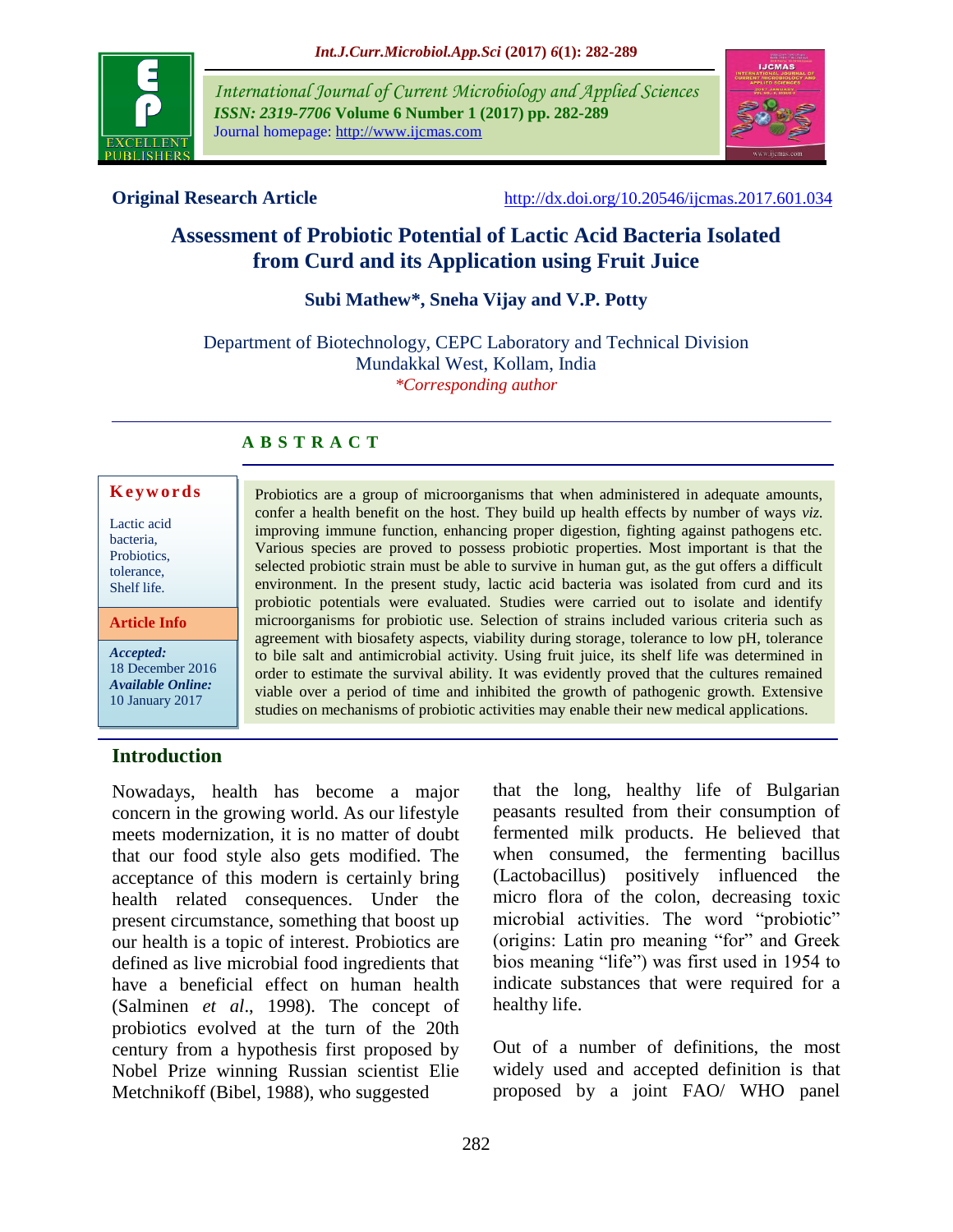(FAO/WHO, 2001): "Live micro-organisms which, when administered in adequate amounts, confer a health benefit on the host".

In the recent years, researchers have focused on many bacteria to assess their probiotic potential. Among all, Lactic acid bacteria (LAB) play an important role in the production of probiotics. LAB comprises a wide range of genera and include a considerable number of species. These bacteria are the major component of the starters used in fermentation, especially for dairy products and some of them are also natural components of the gastrointestinal microflora. *Lactobacillus* is one of the most important genera of LAB (Coeuret *et al*., 2003). Others include *Lactococcus, Bifidobacterium, Enterococcus etc.*

During the last 15 years, the Lactobacillus genus has evolved and contains to date more than 80 species. They are present in raw milk and dairy products such as cheeses, yoghurts and fermented milks. LAB comprises a large and diverse group of Gram positive, nonspore forming, catalase negative bacteria able to produce lactic acid as the main end product of the fermentation of carbohydrates (Pelinescu *et al.,* 2009). They are considered as generally recognized as safe (GRAS) organisms and can be safely used as probiotics for medical and veterinary applications (Fuller, 1989). Bacteria belonging to *Lactobacillus and Bifidobacteria* groups are typically found in many probiotic products for human and animal use.

# **Materials and Methods**

#### **Isolation of lactic acid bacteria**

Curd sample was collected for the isolation of lactic acid bacteria (LAB). The sample was stored in  $4^0c$  to protect from contamination and deterioration.

Lactic acid bacteria was isolated from curd sample by using modified MRS (Himedia) agar. The pH of the media was adjusted to 6.5. Isolation was carried out using spread plate technique.  $10^{-1}$  and  $10^{-2}$  dilutions were used. The plates were incubated at  $37^\circ$ c for 24-48hrs.

# **Characterization**

The isolated bacteria was identified by various tests viz., gram's staining, catalase test, motility test and biochemical tests.

# **Probiotic properties of isolate**

# **Resistance to low pH**

The ability to survive in low pH is considered as one of the important property of probiotic bacteria. Resistance to pH 3 is often used in *invitro* assays to determine the resistance to stomach pH. For this purpose, the organism was grown in MRS broth. Cells were harvested by centrifugation at 5000rpm for 10minutes. Supernatant was discarded and the pellet was washed with PBS buffer pf pH7.2. Then pellet was re-suspended in PBS buffer of pH 2.8 and again centrifuged at 5000rpm for 10 minutes. The pellet was mixed with 50ml PBS (pH2.8). Viable micro-organisms were enumerated at the 0, 1, 2, and 3hour using pour plate technique. Also growth was monitored by measuring O.D at 620nm.

#### **Tolerance against Bile**

The organism was grown in MRS broth. The broth was centrifuged at 5000rpm for 10minutes. Supernatant was discarded; pellet was washed and re-suspended in PBS buffer (pH7.2). Then again centrifuged at 5000rpm for 10minutes. After removing the supernatant, pellet was mixed with MRS broth supplemented with bile salt (0.3%). Viable bacterial count was enumerated using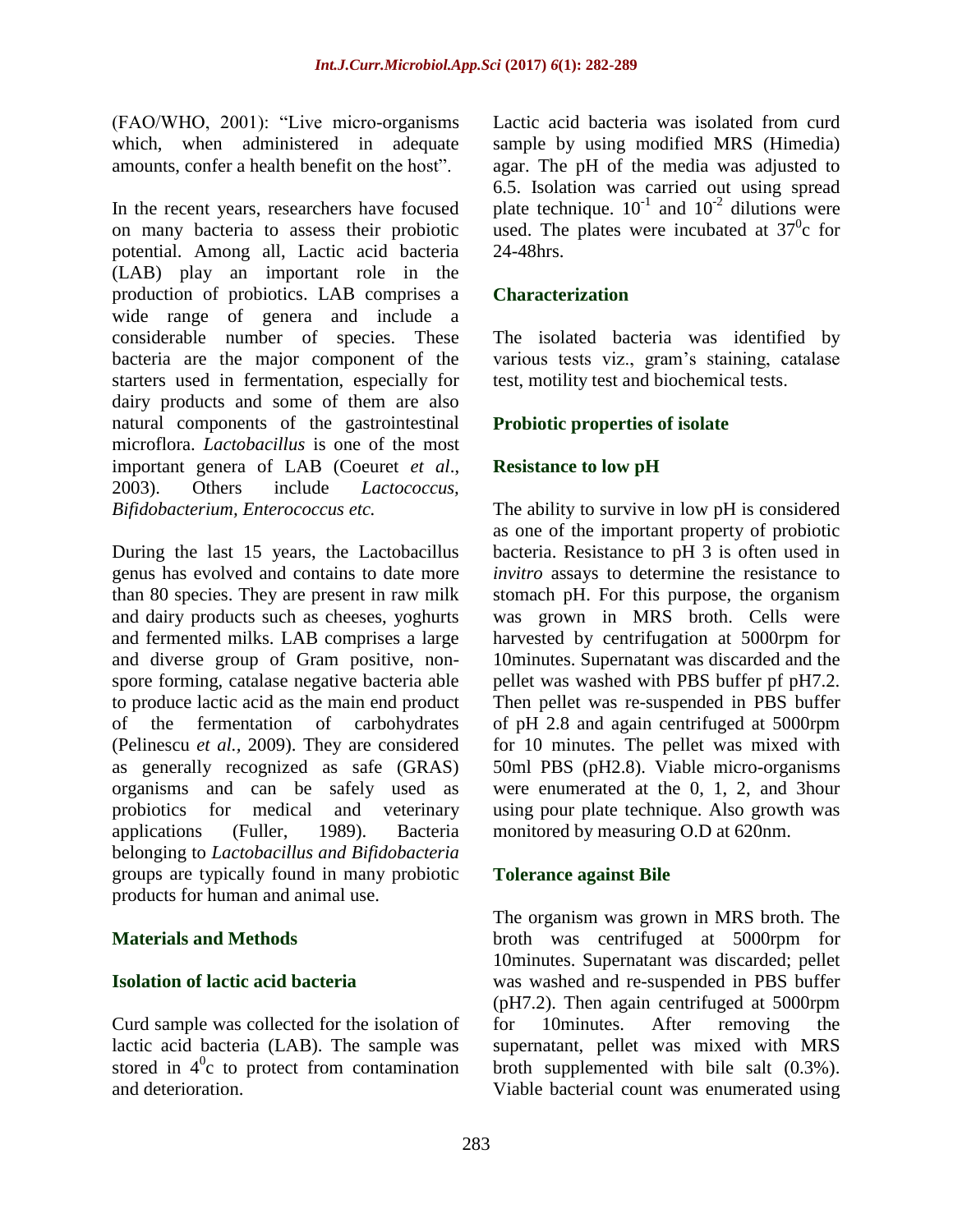pour plate technique at 0,1,2,3 and 4 hours. Growth was monitored by measuring O.D at 620nm.

# **Anti-Microbial Activity**

Modified agar well diffusion method was used to detect antimicrobial activity of the isolate. Antibacterial activity was determined against *Salmonella enteritidis, Staphylococcus aureus, Vibrio cholerae, Listeria monocytogenes.*

These indicator organisms were swabbed onto the sterile MHA (Muller Hinton Agar) plate using swab. Using sterile tip, the broth culture of LAB was poured into the well of about 50 $\mu$ l and kept for incubation at 37<sup>0</sup>c for 24hrs. Anti-microbial activity was evaluated by measuring the zone of inhibition against the test organism.

# **Gelatinase Activity**

A heavy inoculum of 18-24hr old culture of bacteria is inoculated using a stab into tubes containing nutrient gelatin. The tubes were incubated at  $25^\circ$ c for 3-4 days. A tube inoculated with *staphylococcus aureus* was kept as positive control.

# **Blood Hemolysis**

This test is performed to check whether the organism is hemolytic or not. The hemolytic activity was determined according to Guttmann and Ellar (2000). Isolates were screened on freshly prepared sterile blood agar plates containing 5%blood and plates were streaked with 16-18hrs old culture and incubated at  $37^\circ$ c for 24-48hrs. They were observed for clear zones surrounding the colonies(positive reaction for β-hemolysis).

**Bile Esculin Test:** The organism was streaked onto bile esculin agar slants. The tubes were incubated at  $37^{\circ}$ c for 24 hours.

# **Physiological characterization**

#### **Growth at different temperatures**

Temperature test media, i.e. MRS containing bromocresol purple indicator was prepared and transferred into tubes as 5ml. then 50µl of overnight culture was inoculated to tubes and incubated for 7 days at  $10^0$ c,  $15^0$ c and  $45^0$ c. During this incubation time, cell growth at any temperature was observed by the change of the color from purple to yellow.

# **Growth at Different Nacl Concentrations**

Isolate was tested for their tolerance against different NaCl concentrations. 4% and 6.5% NaCl concentrations were selected. Test medium containing bromocresolpurple was prepared according to appropriate concentrations and transferred to tubes as 5ml. the tubes were inoculated with overnight old culture and then incubated at  $37^\circ$ c for 7 days. Cell growth was observed by the change of color from purple to yellow.

# **Arginine Hydrolysis**

Arginine MRS medium and Nessler's reagent are used in order to see ammonia production from arginine. MRS containing 0.3% Larginine hydrochloride was transferred to tubes as 5ml and inoculated with overnight culture. Tubes are incubated at  $37^\circ$ c for 24hours. After incubation, 100µl of cultures are transferred onto white background. Same amount of Nessler's reagent was pipetted on the culture. Change in color was observed. Bright orange color indicates positive reaction, yellow color indicates negative reaction. A negative control without arginine is used as control.

#### **Antibiotic Sensitivity**

The antibiotic resistance of the isolate was assessed using antibiotic discs (Himedia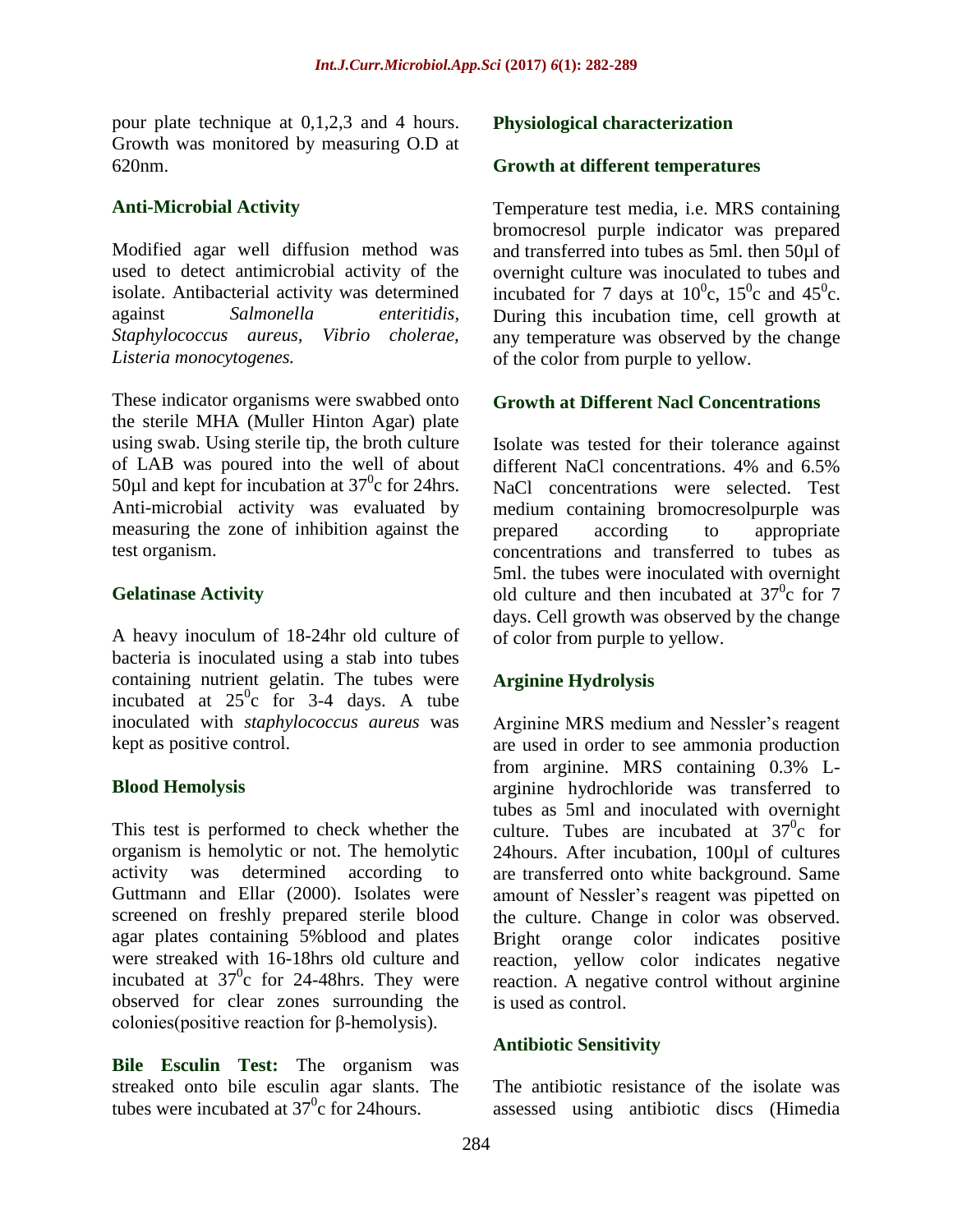HX002IPK) on Mueller Hinton agar plates. The organism was swabbed on the plate and discs were placed on the surface of agar. Resistance was assessed against penicillin G, Erythromycin, Vancomycin ampicillin, cotrimoxazole and clindamycin. The plates were incubated at 37<sup>0</sup>c for 24 hours (Halami *et al*., 1999).

# **Biochemical Characterization**

Different biochemical tests like carbohydrate fermentation test, indole test, methyl red, voges-prausker, citrate utilization, nitrate reduction, urease, oxidase, triple sugar iron agar test were carried out and the species biochemical activity was measured.

# **Shelf life study**

# **Preparation of substrates**

Ripe mangoes were purchased from the local market in Kollam. The mangoes were washed thoroughly with running tap water, rinsed with distilled water and blotted dry. The peel was removed using sterile knife. The seeds were separated manually from the pulp. Then the juice is then prepared using mixer and it was stained through double fold muslin cloth. The juice is then sterilized and stored at 40c and used as substrate for further studies.

#### **Preparation of Inoculum**

The culture for inoculation is prepared in MRS broth. The LAB culture was inoculated into MRS broth and incubated at  $37^\circ$ <sup>o</sup>c for 24hrs. Then the broth was centrifuged at 5000rpm for 10 minutes.

Supernatant was discarded, pellet was washed and re-suspended in PBS buffer of pH 7.2 and again centrifuged (50000 rpm for 10 minutes). Supernatant was discarded and pellet was used for inoculation.

#### **Inoculation on to Substrates**

The pH of the fruit juice was checked before inoculation and it was found to be 6.8. The cells harvested in the pellet was inoculated into one set of fruit juice (100ml) aseptically. Another 100ml juice (uninoculated) was kept as control. 5gm glucose was added to each set of juice.The inoculated juice sample and the control were stored at  $4^{\circ}$ c for 4 weeks. Samples were taken at periodic intervals and viability of probiotic culture in juice were determined and expressed as colony forming unit (CFU) using spread plate technique.

# **VITEK Identification**

The VITEK is a fully automated bacterial identification and antibiotic susceptibility system that uses fluorescent technology to provide broad profiles for the reliable identification of the most relevant organisms. The isolated species was identified using VITEK II system.

#### **Results and Discussion**

**Isolation and characterization:** MRS agar plates streaked with curd sample showed small, entire, creamy white, opaque Colonies. On Gram's staining, colonies appear as Gram positive cocci arranged in linear fashion. The organism was found to be non-motile. Colonies were catalase negative as no bubbles were formed on addition of hydrogen peroxide.

#### **Probiotic properties of isolate**

#### **Resistance to low ph**

After incubation, optical density of the sample was measured at 620nm and viable cell count was determined. From which it is clear that the isolate was able to survive in pH 3 for 3hours. A significant increase in O.D value was observed during the interval. Hence it was concluded that the LAB isolate was tolerant to low pH.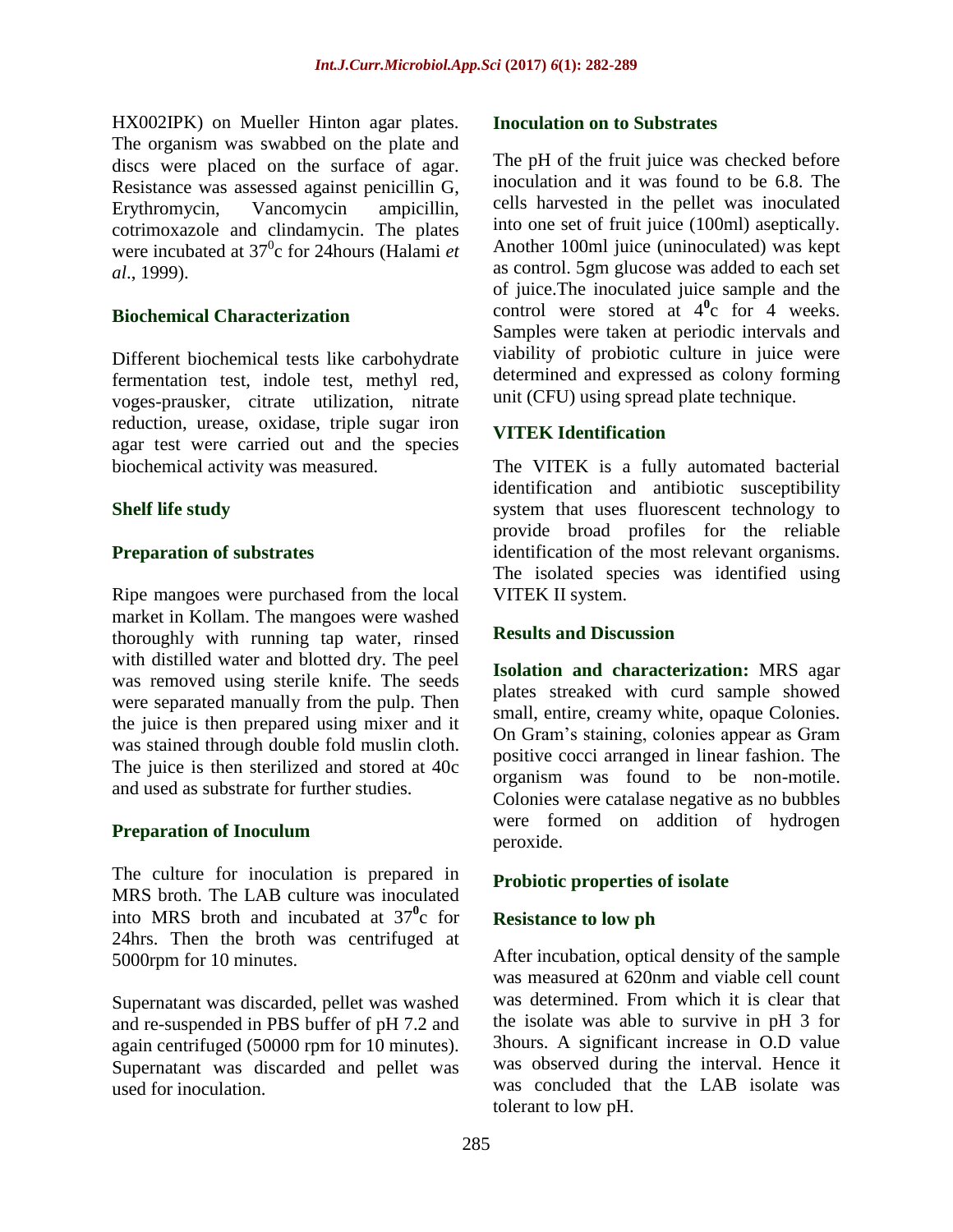#### *Int.J.Curr.Microbiol.App.Sci* **(2017)** *6***(1): 282-289**

| Time       | O.D at 620nm | CFU per ml  |
|------------|--------------|-------------|
| $0th$ hour | 0.350        | <b>TNTC</b> |
| $1st$ hour | 0.420        | <b>TNTC</b> |
| $2nd$ hour | 0.510        | <b>TNTC</b> |
| hour       | 0.560        | <b>TNTC</b> |

#### **Table.1**

#### **Table.2**

| Time                            | O.D at 620nm | CFU per ml  |
|---------------------------------|--------------|-------------|
| $\overline{0}^{\text{th}}$ hour | 0.412        | <b>TNTC</b> |
| $1st$ hour                      | 0.596        | <b>TNTC</b> |
| $2nd$ hour                      | 0.821        | <b>TNTC</b> |
| $3rd$ hour                      | 1.080        | <b>TNTC</b> |
| hour                            | 1.255        | <b>TNTC</b> |

#### **Tolerance against bile**

The viable cells were determined by measuring O.D at 620nm and was expressed as Colony forming units. Based on the results, the isolate was found to tolerate bile salt.

#### **Antimicrobial activity**

The activity was determined against 4 organisms. All of which are pathogenic for humans. From the result it was observed that the LAB isolate was found to inhibit the growth of all indicator organisms for a certain extend. The zone size was measured and recorded .*Salmonella typhimurium*- 11mm, *Listeria monocytogenes*- 15mm, *Vibrio choler*- 12mm, *Staphylococcus aureus* - 10mm

**Gelatinase activity:** The inoculated tubes remained solid, hence the isolate was gelatinase negative. The isolate does not produce the enzyme gelatinase.

**Blood hemolysis:** The blood agar plate streaked with LAB was found to be unchanged. There was no zone of hemolysis

around the colonies. They are non-hemolytic and belong to ϒ hemolytic group.

**Bile esculin test:** The inoculated tube produced a black coloration, which indicates positive result. This test is used to identify the ability of bacteria to hydrolyze esculin in the presence of bile.

#### **Physiological Characterization**

**Growth at different temperatures:** Tubes incubated at  $10^{10}$ C and  $15^{10}$ c produced color change from purple to yellow. This indicates growth of the organism. As the organism produces lactic acid, the color of the medium was changed. In the tube incubated at 45**<sup>0</sup>** c, no change was observed.

**Growth at different NaCl concentrations:**  The isolate was tested against 2%, 4% and 6.5% Nacl concentrations. The organism was able to tolerate all the three concentrations. So it was concluded that growth of the isolate was not inhibited by NaCl.

**Arginine hydrolysis:** After incubation, the culture was transferred to white background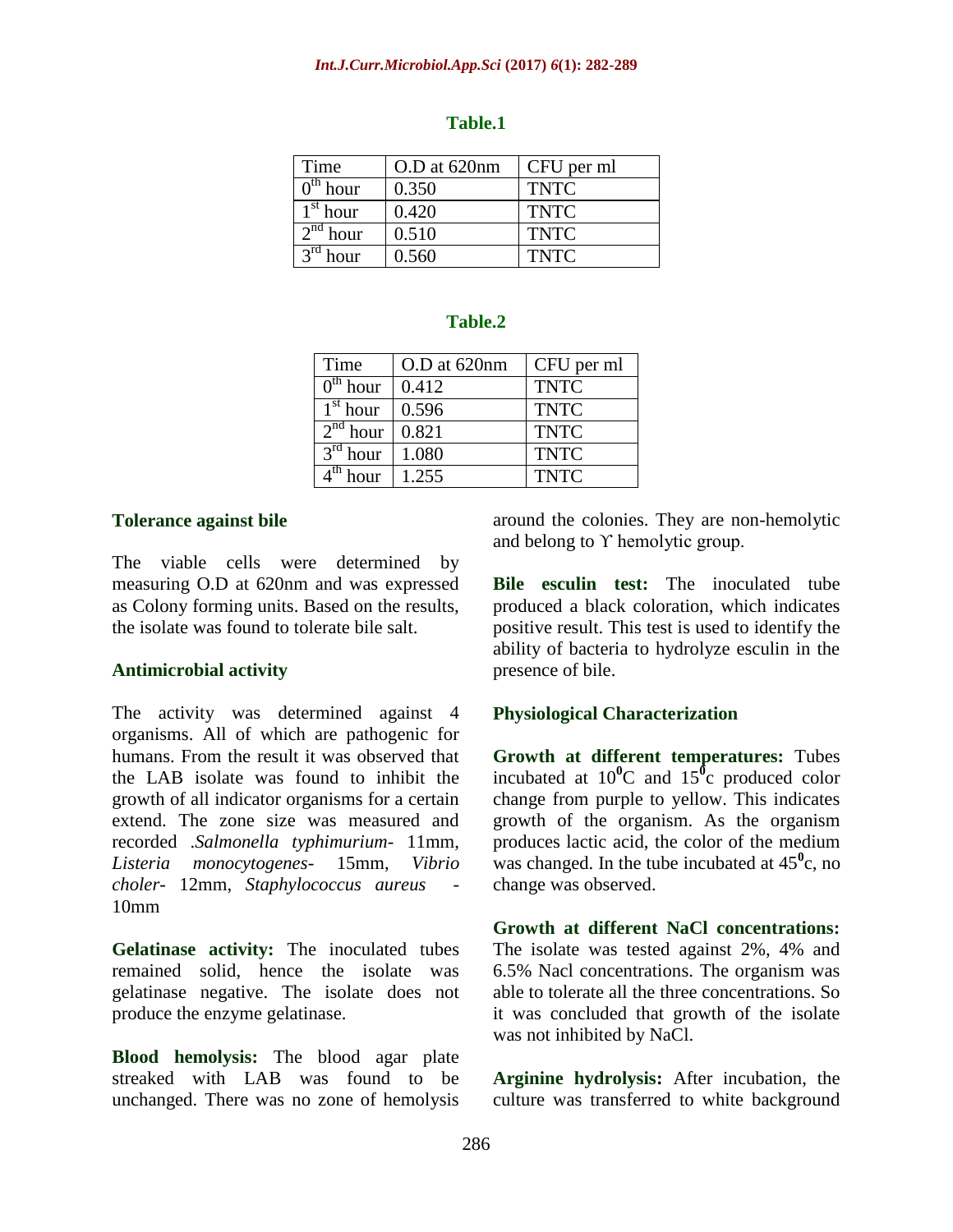and Nessler's reagent was added. Bright orange color was observed, which indicates positive result.

the plates containing discs showed specific zone size. By comparing it with Kirby- Bauer chart, the results were interpreted.

**Antibiotic sensitivity test:** After incubation,

| Antibiotics used | Zone size        | Inference |
|------------------|------------------|-----------|
| Penicillin G     | 8mm              | Resistant |
| Erythromycin     | 10 <sub>mm</sub> | Resistant |
| Vancomucin       | 11mm             | Resistant |
| Ampicillin       | 9mm              | Resistant |
| Cotrimoxazole    | 20 <sub>mm</sub> | Sensitive |
| Clindamycin      | 16mm             | Sensitive |

**Table.3**

# The isolate was shown to have resistance towards penicillin G, erythromycin, vancomycin and ampicillin. From this, it is inferred that the probiotic strain is unaffected by any of the 4 antibiotics. But cotrimoxazole and clindamycin can be lethal to the isolate, since it is sensitive.

for culturing probiotic strains since they naturally contain minerals, vitamins, antioxidants etc. and are pleasing for all age groups. The LAB isolate inoculated into fruit juice was periodically taken and the colony forming (CFU) was determined using spread plate technique. The results are tabulated below.

# **Shelf Life Study**

Fruit juice is considered as an ideal medium

| <b>TESTS</b>                 | <b>RESULTS</b>                    |
|------------------------------|-----------------------------------|
| Sugar fermentation (glucose, | All sugars were fermented with    |
| xylose, arabinose, mannitol, | no gas production                 |
| galactose, salicin, sucrose, |                                   |
| mannose, fructose, rhamnose, |                                   |
| sorbitol)                    |                                   |
|                              |                                   |
| Indole                       | negative                          |
| Methyl red                   | Positive                          |
| Voges-prausker               | Negative                          |
| Citrate                      | Negative                          |
| Nitrate reduction            | Negative                          |
| Urease                       | negative                          |
| Triple sugar iron agar       | Acid slant, acid butt, no gas and |
|                              | no $H_2S$ production              |
| Oxidase                      | negative                          |

#### **Table.4** Biochemical Characterization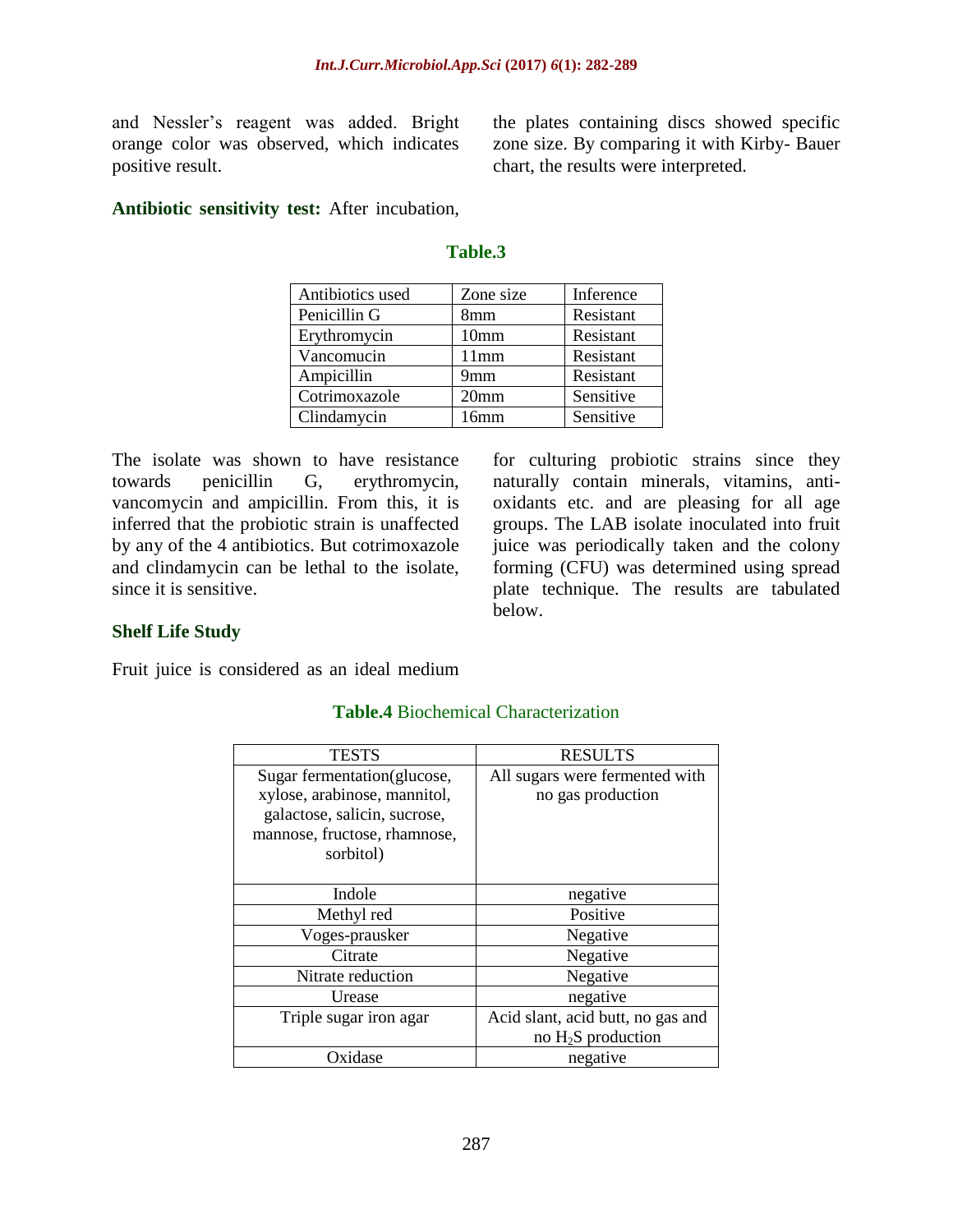| 1 avic.J |             |  |
|----------|-------------|--|
| Day      | CFU per ml  |  |
| 3        | <b>TNTC</b> |  |
| 5        | <b>TNTC</b> |  |
| 10       | <b>TNTC</b> |  |
| 13       | <b>TNTC</b> |  |
| 15       | <b>TNTC</b> |  |
| 20       | <b>TNTC</b> |  |
| 25       | <b>TNTC</b> |  |
| 30       | <b>TNTC</b> |  |

**Table.5**

The result revealed that the isolate remained alive in the juice for 30 days. It has the ability to survive more than 30 days since the viable count is significantly high.

# **VITEK Identification**

VITEK is an automated instrument that is used for identifying bacterial species. The result accuracy is achieved when proper conditions are maintained. Through VITEK identification, the LAB isolate was found to be *Enterococcus faecium* with 87% probability.

The various tests performed confirms that the organism from curd belongs to Lactic Acid Bacteria, since it is Gram Positive, catalase negative cocci. The bacteria satisfies all the conditions required for a probiotic strain. Also it has the ability to survive in fruit juice for considerably long period of time.

The science around the concept of probiotics continues to expand. Current global research efforts have greatly contributed to the understanding of the role of GI commensal organisms in their extraordinary symbiotic relationship with humans. Continued research into the microbiota will no doubt help lead to an improved insight into the impact of probiotics and prebiotics on human health.

The study proves that *Enterococcus faecium* is having probiotic properties and is regarded as safe to be used as a probiotic. It satisfies most of the conditions required, but further confirmations are needed. Molecular level of identification also provides effective details about the strain and it is possible to proceed for further experiments.

The organism is sure to affect the host in a positive way by favoring health. The health benefits conferred by the strains are numerous and it is confidential also.

Research is still going on to discover new facts about probiotics. Researchers are in a continuous exploration to deeply understand the mechanisms behind probiotic action.

#### **References**

- Ana Lucia, F. Pereira. 2010. Probiotic beverage from cashew apple juice fermented with *Lactobacillus casei*: 56- 93.
- Arvanitoyannis, I.S., Van Houwelingen-Koukaliaroglou, M. 2005. Functional Foods: A Survey of Health Claims, Pros and Cons, and Current Legislation. *Crit. Rev. Food sci. Nutr.,* 45: 385-404.
- Anukam, K., E. Osazuwa, I. Ahonkhai, M. Ngwu, G. Osemene, A. W. Bruce, and G. Reid. 2006. Augmentation of antimicrobial metronidazole therapy of bacterial vaginosis with oral probiotic *Lactobacillus rhamnosus* GR-1 and *Lactobacillus reuteri* RC-14: Randomized, double-blind, placebo controlled trial. *Microbes and Infect.,* 8:1450–1454.

FAO/WHO. 2001. Joint FAO/WHO Expert